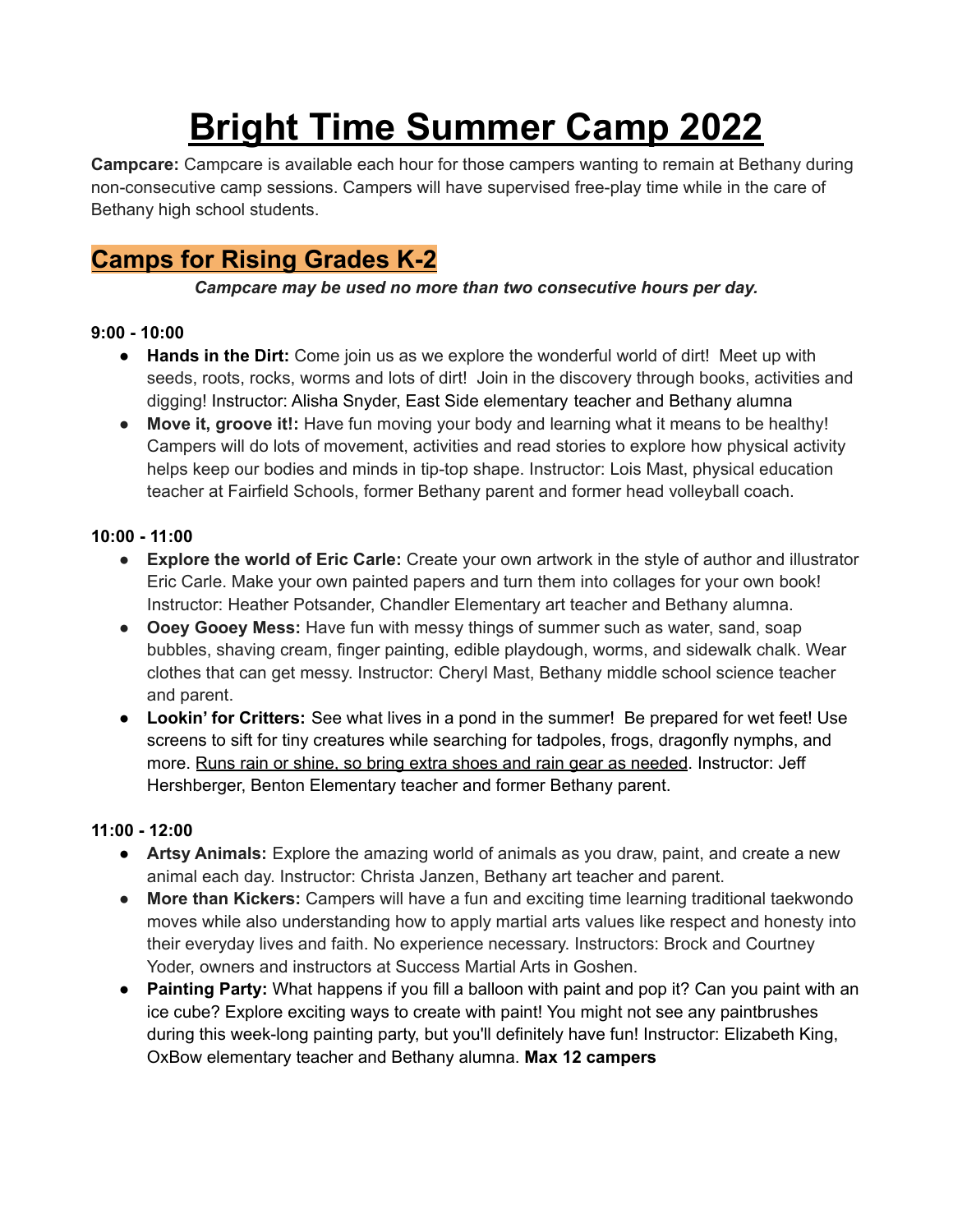#### **Camps for Rising Grades 1-2 (note that afternoon camps are for Rising Gr. 1-2 only)**

#### **12:30 - 1:30**

- **Make It, Race It:** Make your own car from recycled materials and then put it to the test. We will experiment with various ways to make your car out of recycled materials as well making a race course to test your design. Instructor: Heather Potsander, Chandler Elementary art teacher and Bethany alumna.
- **Tennis:** Beginners and less-experienced players will learn, compete, and have fun exploring tennis basics. Instructor: Matt Miller, Bethany middle school teacher, varsity boys tennis coach, and Bethany parent. **Max 24 campers**
- **● Painting Party:** What happens if you fill a balloon with paint and pop it? Can you paint with an ice cube? Explore exciting ways to create with paint! You might not see any paintbrushes during this week-long painting party, but you'll definitely have fun! Instructor: Elizabeth King, OxBow elementary teacher and Bethany alumna. **Max 12 campers**

#### **1:30 - 2:30**

- **Ooey Gooey Mess:** Have fun with messy things of summer such as water, sand, soap bubbles, shaving cream, finger painting, edible playdough, worms, and sidewalk chalk. Wear clothes that can get messy. Instructor: Cheryl Mast, Bethany middle school science teacher and parent.
- **Soccer:** Develop fundamentals and an understanding of the world's most popular game. Play small-sided games with an emphasis on having fun. Instructor: Hank Willems, varsity girls soccer coach, Bethany principal, parent and alumnus. **Max 24 campers**

#### **2:30 - 3:30**

- **Invention Connection:** Create your own marble roller using recycled materials! We will experiment with different ways to make the marbles drop, roll and even spin. We will have a series of challenges to test our creations at the end of each day! Instructor: Heather Potsander, Chandler Elementary art teacher and Bethany alumna
- **Storybook Chess for Beginners:** Have you always wanted to learn how to play chess to compete against a parent or older sibling? This camp is a great way for young people to learn how to play the most popular board game in the world. This program is geared towards young kids who don't know how to play a game of chess by themselves yet. We will learn stories about each of the pieces to help learn the complex rules that make up this fun game. Instructor: Jared Leaman, Bethany middle school English teacher, middle school basketball coach, parent and chess team coach.
- **● God's Story, God's Song:** Join us as we explore 1-2 bible stories a day, starting in Genesis and ending with the story of Abraham. Following the framework of God's Story, God's Song (written by Talashia Keim Yoder), this camp will dive into the big story of God. Together we will read God's story, sing God's story, create God's story, and live God's story. Instructor: Sarah Yoder, preschool teacher at Orchard View elementary, Bethany parent and alumna.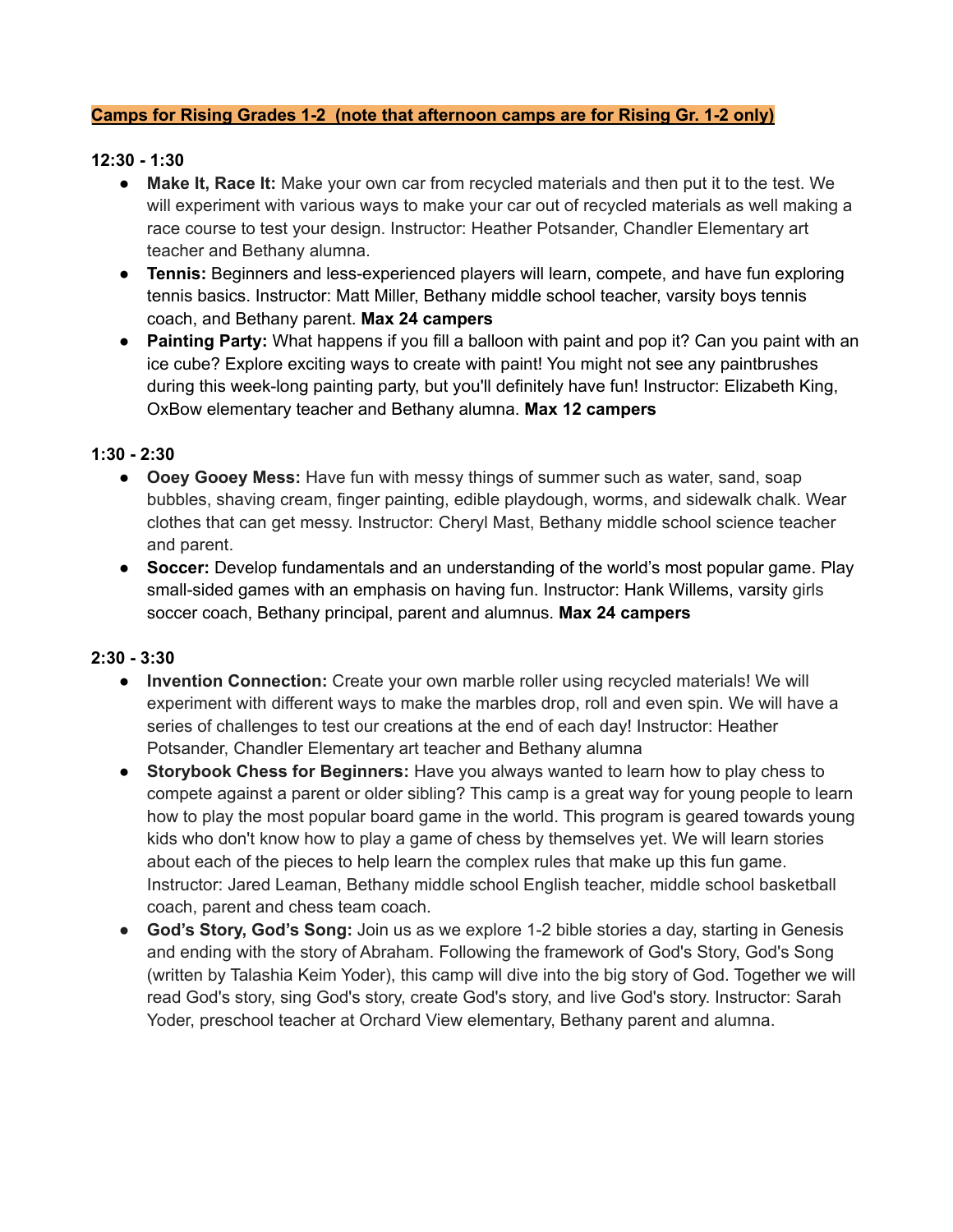# **Camps for Rising Grades 3-4**

*Campcare may be used no more than two consecutive hours per day.*

#### **9:00 - 10:00**

- **Basketball:** Learn fundamentals, including passing, rebounding, defense, offense, and shooting through the use of individual skill stations. Younger players learn from and interact with high school players. Instructors: Daniel Mast, Bethany varsity boys basketball coach and PE/health teacher and Krysten Parson (KP), Bethany school counselor and varsity girls basketball coach. **Max 24 campers**
- **● Illusion Confusion:** Learn the secrets behind optical illusions that trick your eyes into seeing things that aren't there! Trick your family and friends with the optical illusion toys, experiments, and art projects you make in this class! Instructor: Heather Potsander, Chandler Elementary art teacher and Bethany alumna.
- **Kooky Kooking.** Exploding! Fizzing! Oozing! Glowing! In this camp, we WANT you to play with your food! We'll explore science through out-of-the-ordinary cooking. Come experiment (and eat) with us. #playlearneatrepeat. Instructor: Elizabeth King, OxBow elementary teacher and Bethany alumna. **Extra materials fee: \$5 per camper to cover the cost of food. Max 12 campers**

#### **10:00 - 11:00**

- **Next-Level Chess:** Have you always wanted to beat mom or dad at chess? This camp is a great way for beginning chess players to get better at the world's most popular board game. Participants should be able to play an independent game of chess. We will focus on end game strategies and opening strategies to help students improve their overall chess abilities. Instructor: Jared Leaman, Bethany middle school English teacher, middle school basketball coach, parent and chess team coach.
- **Nature Power:** Come explore the incredible world of nature!! We will discover the wonders of our environment by playing and investigating outside. We will plant flowers, go on nature walks, get our hands dirty, make nature crafts, and so much more. Join us as we dig, search, create, and play with nature! Instructors: Alisha Snyder, East Side elementary teacher and Bethany alumna, and Elizabeth King, Ox Bow elementary teacher and Bethany alumna.
- **Soccer:** Develop fundamentals and an understanding of the world's most popular game. Play small-sided games with an emphasis on having fun. Instructor: Hank Willems, varsity girls soccer coach, Bethany principal, parent and alumnus. **Max 24 campers**

#### **11:00 - 12:00**

● **Diamond Sports:** Do you want to learn how to get better at baseball or softball? Diamond sports are a great way to improve your coordination, learn teamwork and have fun competing. Each day students will practice playing catch, hitting a baseball or softball, and competing in kickball. Instructor: Jared Leaman, Bethany middle school English teacher, middle school basketball coach, parent and chess team coach. **Max 24 campers**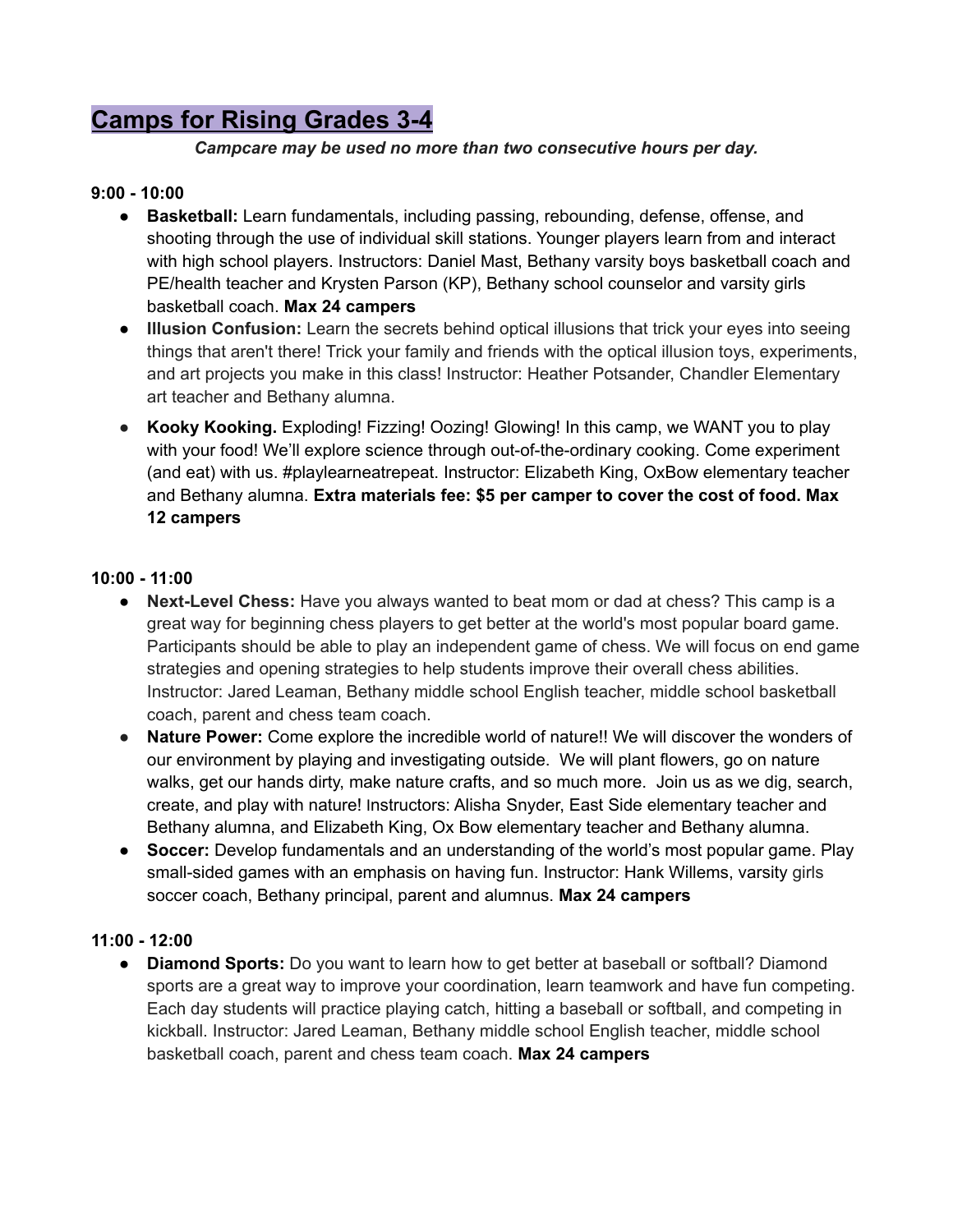#### **Camps for Rising Grades 3-4**

#### **11:00 - 12:00 cont.**

- **Lookin' for Critters:** See what lives in a pond in the summer! Be prepared for wet feet! Use screens to sift for tiny creatures while searching for tadpoles, frogs, dragonfly nymphs, and more. Runs rain or shine, so bring extra shoes and rain gear as needed. Instructor: Jeff Hershberger, Benton Elementary teacher and former Bethany parent.
- **Color Burst--A Tie Dye and Outdoor Painting Extravaganza!** Do you have a boring pair of white socks just "dying" for a change? An old t-shirt that has lost its pizzazz? A blank wall needing a splash of color? Well, let's add some color with a little tie-dye! We will learn different ways of using rubber bands to create spirals, stripes, and circles on our fabric using tie-dye methods. While students are waiting for their turn to tie-dye, they will add their special touches to a collaborative painted mural. **(Each student must provide their own socks, t-shirt, and yard of white cotton fabric--washed to remove sizing and ready to dye. Come in clothes that are able to get messy!).** Instructor: Caitlin Lanctot, Bethany receptionist and parent, former art educator, and independent jewelry artist/metalworker.

#### **12:30 - 1:30**

- **Messy Mystery Science:** Expect to be amazed and get very messy! How do acid base reactions launch rockets and erupt volcanoes, oobleck and slime? How is temperature and reaction time related? Discover the mysteries behind the mess. Instructor: Cheryl Mast, Bethany middle school science teacher and parent.
- **All-Out Games:** Play water and lawn games that keep you running. Plan to work together with your fellow campers to strategize. Instructor: Jeff Hershberger, Benton Elementary teacher and former Bethany parent.
- **Volleyball:** Focus on the fundamentals of the game of volleyball. Sessions will include teaching and practicing the basic skills of passing, setting, and serving. Through movement and games campers will put their new skills to use and will learn how fun volleyball is. Sessions will also focus on gaining confidence on and off the volleyball court through skill building and group activities. All skill levels are welcome. Instructor: Sara Chupp, middle school volleyball coach and Bethany parent. Assistant: Alli Stiffney, Waterford Elementary counselor, head volleyball coach and Bethany alumna. **Max 24 campers**

#### **1:30 - 2:30**

- **Tennis:** Beginners and less-experienced players will learn, compete, and have fun exploring tennis basics. Instructor: Matt Miller, Bethany middle school teacher, varsity boys tennis coach, and Bethany parent. **Max 24 campers**
- **Theater Games and Improv:** Want to find ways to feel more relaxed and confident on stage, and speaking in front of people? In this camp we'll be playing a series of theater games and doing improv exercises to help you say goodbye to stage fright and hello to your inner performer. Instructor: Emily Shenk, Model Elementary teacher and Bethany alumna.
- **God's Story, God's Song:** Join us as we explore 1-2 bible stories a day, starting in Genesis and ending with the story of Abraham. Following the framework of God's Story, God's Song (written by Talashia Keim Yoder), this camp will dive into the big story of God. Together we will read God's story, sing God's story, create God's story, and live God's story. Instructor: Sarah Yoder, preschool teacher at Orchard View elementary, Bethany parent and alumna.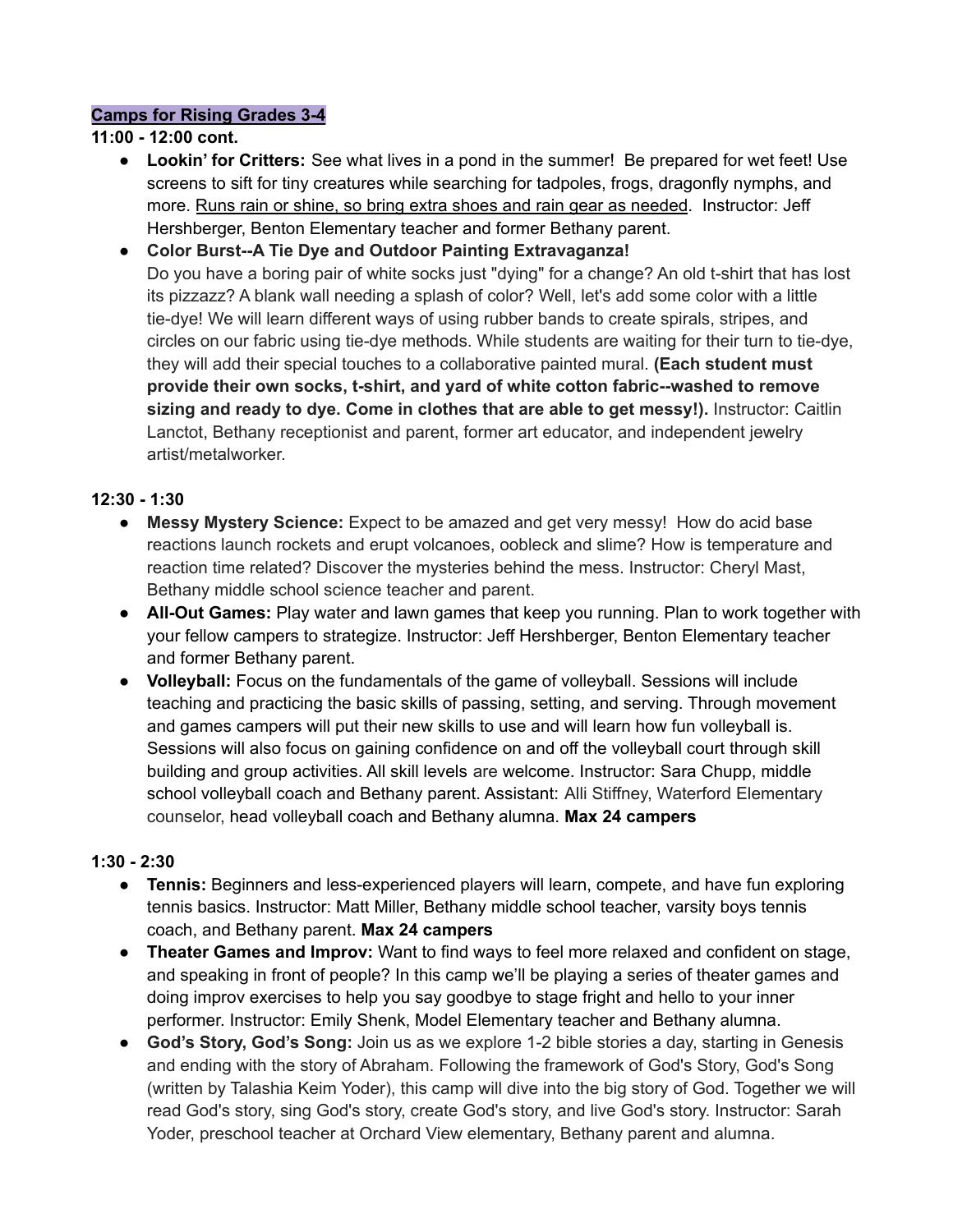#### **Camps for Rising Grades 3-4**

#### **2:30 - 3:30**

- **More than Kickers:** Campers will have a fun and exciting time learning traditional taekwondo moves while also understanding how to apply martial arts values like respect and honesty into their everyday lives and faith. No experience necessary. Instructors: Brock and Courtney Yoder, owners and instructors at Success Martial Arts in Goshen.
- **● Trailblazing Scientists:** Come learn about some of the world's most forward-thinking, brave, trailblazing scientists. Each day we will explore different scientists who paved the way for others, and do experiments to learn about their discoveries. Who knows - maybe the world's next trailblazing will be YOU! Instructors: Elizabeth King, OxBow elementary teacher and Bethany alumna; Eric Dyck Hilty, Bethany advancement associate and former science teacher.
- **Creation Station:** Let your creativity run wild as you make a fantastic project of your own design out of supplies like paint, collage, fibers, cardboard, and more! Instructor: Christa Janzen, Bethany art teacher and parent.

## **Camps for Rising Grades 5-6**

*Campcare may be used no more than two consecutive hours per day. Older students not in a camp must be picked up or enrolled in campcare. Students are not permitted to hang out in halls or wander the grounds during Bright Time.*

#### **9:00 - 10:00**

- **All-Out Games:** Play water and lawn games that keep you running. Plan to work together with your fellow campers to strategize. Instructor: Jeff Hershberger, Benton Elementary teacher and former Bethany parent.
- **Up-Cycled Crafts:** Have you ever wondered what to do with that half-burned candle, t-shirt that is too small, or the jeans that have a hole in the knee? Upcycle them of course! We will be using materials from around our houses that are no longer of use, and turning them into useful things: candles, 3D art, refrigerator magnets, bags, bracelets, and lamps. No materials are necessary, but on the first day you will get a list of items that could be brought in from home for the class to repurpose. Instructor: Cheryl Mast, Bethany middle school science teacher and parent.

#### **10:00 - 11:00**

- **Basketball:** Learn fundamentals, including passing, rebounding, defense, offense, and shooting through the use of individual skill stations. Younger players learn from and interact with high school players. Instructors: Daniel Mast, Bethany varsity boys basketball coach and PE/health teacher and Krysten Parson (KP), Bethany school counselor and varsity girls basketball coach. **Max 24 campers**
- **Best of Broadway:** This energetic ensemble-based group works on foundations of musical theater: singing, acting and dancing (including some tap). Use pieces from musicals to build skills and perform several pieces at the end of the week. Instructor: Emily Shenk, Model Elementary teacher and Bethany alumna.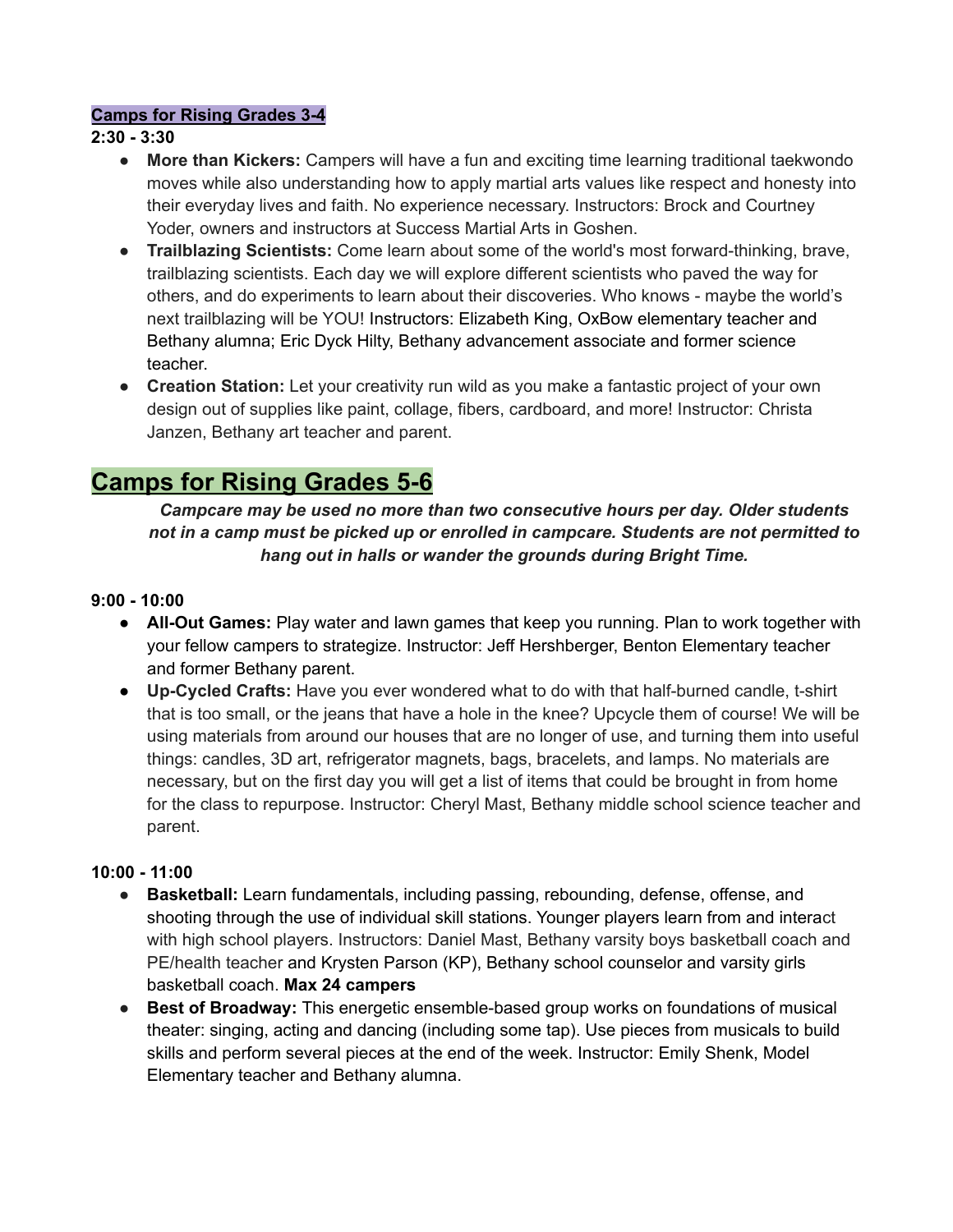#### **Camps for Rising Grades 5-6**

#### **10:00 - 11:00 cont.**

● **That's Pretty Crafty Jewelry:** Let's make jewelry out of unexpected items such as bobby pins, old t-shirts, metal washers, nail polish, plastic, magazines, and more! Up-cycle materialsheaded for the trash into something beautiful you can wear! Instructor: Caitlin Lanctot, Bethany receptionist and parent, former art educator, and independent jewelry artist/metalworker.

#### **11:00 - 12:00**

- **Soccer:** Develop fundamentals and an understanding of the world's most popular game. Play small-sided games with an emphasis on having fun. Instructor: Hank Willems, varsity girls soccer coach, Bethany principal, parent and alumnus. **Max 24 campers**
- **Illusion Confusion:** Learn the secrets behind optical illusions that trick your eyes into seeing things that aren't there! Trick your family and friends with the optical illusion toys, experiments, and art projects you make in this class! Instructor: Heather Potsander, Chandler Elementary art teacher and Bethany alumna.
- **Kitchen Takeover!:** Join this fun summer cooking class where we will explore hands-on cooking, baking, and plenty of eating! We will focus on following recipes, classic techniques, presentation, working cleanly, and safety in the kitchen while exploring new flavors! Instructor: Jena Kennedy, ESL teacher at East Side elementary and new Bethany parent. **Extra materials fee: \$5 per camper to cover the cost of food. Max 12 campers**

#### **12:30 - 1:30**

- **Diamond Sports:** Do you want to learn how to get better at baseball or softball? Diamond sports are a great way to improve your coordination, learn teamwork and have fun competing. Each day students will practice playing catch, hitting a baseball or softball, and competing in kickball. Instructor: Jared Leaman, Bethany middle school English teacher, middle school basketball coach, parent and chess team coach. **Max 24 campers**
- **Escape Quest:** Can you beat the clock? Hurry and solve the clues and top-secret codes to "escape" from a room with new hiding places! You'll work in small groups and be challenged to think in different ways in order to find clues and solutions to your predicament. Instructor: Emily Shenk, Model Elementary teacher and Bethany alumna.
- **Creation Station:** Let your creativity run wild as you make a fantastic project of your own design out of supplies like paint, collage, fibers, cardboard, and more! Instructor: Christa Janzen, Bethany art teacher and parent.

#### **1:30 - 2:30**

● **Clay--It's only Natural!:** Students will learn different hand-building techniques to create their own clay pieces inspired by nature! Projects will include making a wind chime, a "curiosity cabinet", animal sculptures, and more! Instructor: Caitlin Lanctot, Bethany receptionist and parent, former art educator, and independent jewelry artist/metalworker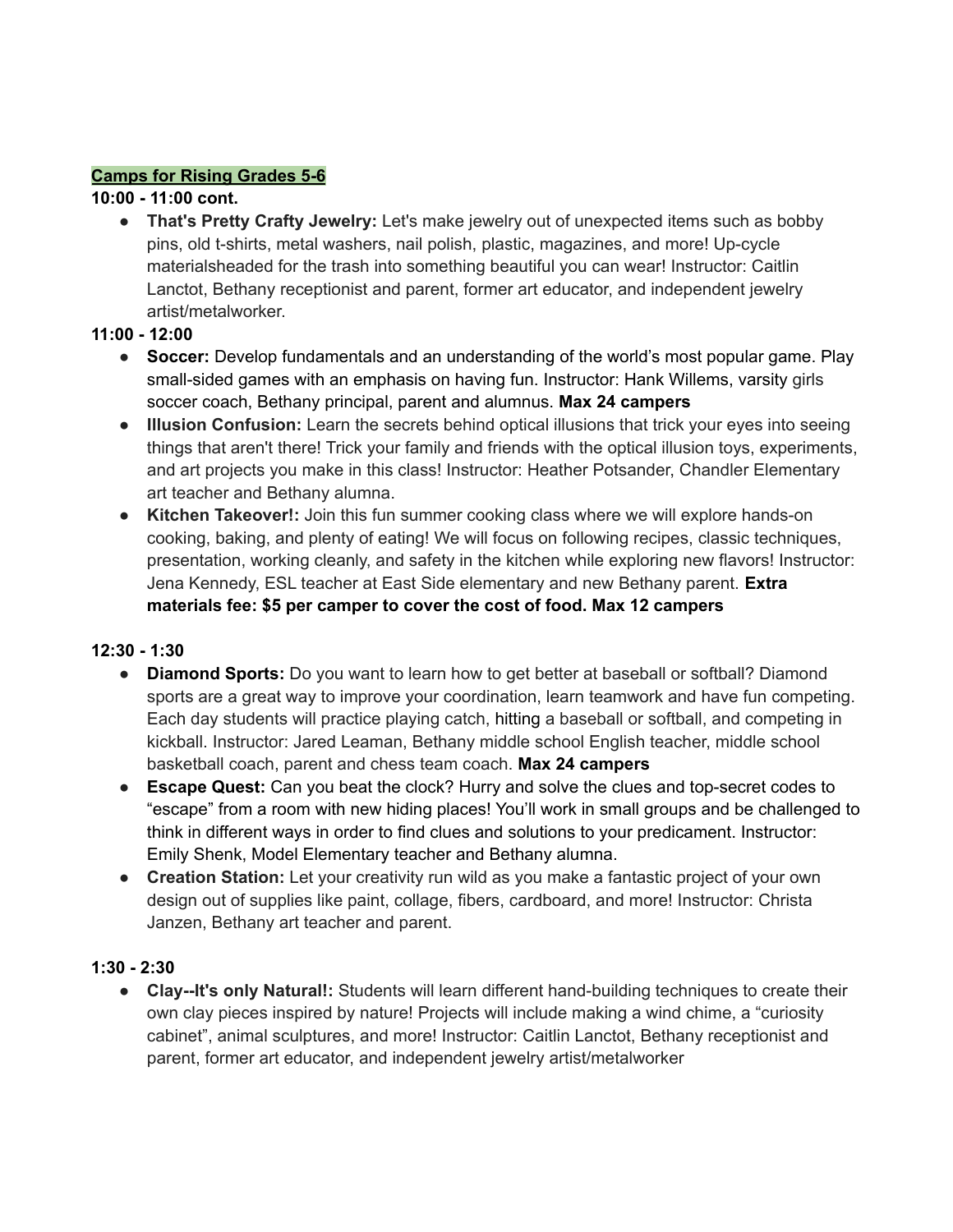#### **Camps for Rising Grades 5-6**

#### **1:30 - 2:30 cont.**

- **● Volleyball:** Focus will be on passing, serving, setting and hitting. Campers will practice their skills through drills and games and enjoy putting it all together in game-like situations. Sessions will also focus on gaining confidence on and off the volleyball court through skill building and group activities. All skill levels are welcome. Instructor: Sara Chupp, middle school volleyball coach and Bethany parent. Assistant: Alli Stiffney, Waterford Elementary counselor, head volleyball coach and Bethany alumna. **Max 24 campers**
- **● More than Kickers:** Campers will have a fun and exciting time learning traditional taekwondo moves while also understanding how to apply martial arts values like respect and honesty into their everyday lives and faith. No experience necessary. Instructors: Brock and Courtney Yoder, owners and instructors at Success Martial Arts in Goshen.

#### **2:30 - 3:30**

- **● Tennis:** Beginners and less-experienced players will learn, compete, and have fun exploring tennis basics. Instructor: Matt Miller, Bethany middle school teacher, varsity boys tennis coach, and Bethany parent. **Max 24 campers**
- **Chess:** For those who already play and enjoy chess or want to learn how to play. Learn rules and practical strategies through activities and games, including a tournament! Instructor: Dennis Monokroussos, U.S. Chess Federation master and former Bethany chess coach.
- **Survivor: Summer Edition!:** Can you take on the outdoor challenge? This team building daily game challenge will include running, completing tasks or puzzles, and figuring out how to solve different mysteries. Instructor: Jena Kennedy, ESL teacher at East Side elementary and new Bethany parent.

# **Camps for Rising Grades 7-8**

*Campcare may be used no more than two consecutive hours per day. Older students not in a camp must be picked up or enrolled in campcare. Students are not permitted to hang out in halls or wander the grounds during Bright Time.*

#### **9:00 - 10:00**

- **● Soccer:** Develop fundamentals and an understanding of the world's most popular game. Play small-sided games with an emphasis on having fun. Instructor: Hank Willems, varsity girls soccer coach, Bethany principal, parent and alumnus. **Max 24 campers**
- **● Escape Quest:** Can you beat the clock? Hurry and solve the clues and top-secret codes to "escape" from a room with new hiding places! You'll work in small groups and be challenged to think in different ways in order to find clues and solutions to your predicament. Instructor: Emily Shenk, Model Elementary teacher and Bethany alumna.

#### **10:00 - 11:00**

**● Tennis:** Beginners and less-experienced players will learn, compete, and have fun exploring tennis basics. Instructor: Matt Miller, Bethany middle school teacher, varsity boys tennis coach, and Bethany parent. **Max 24 campers**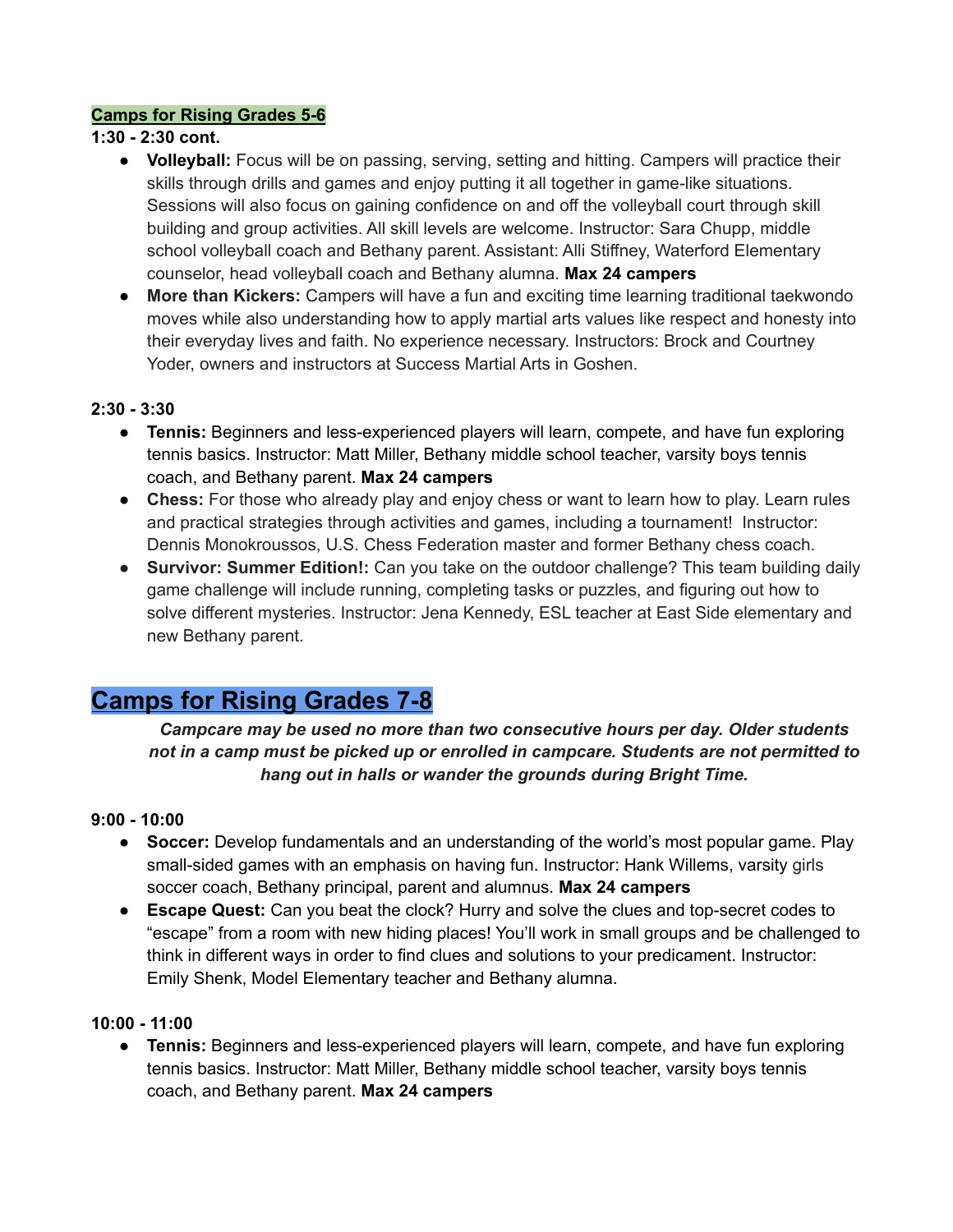#### **Camps for Rising Grades 7-8**

#### **10:00 - 11:00 cont.**

- **Photography:** Develop your photography skills! During this camp you will learn how to set up a great shot, get the right light, capture sharper images, edit photos, and much more. All cameras are welcomed – phones, DSLR, or point and shoot. No experience necessary. **PLEASE NOTE: Campers are not permitted to have devices during the camp day. Cameras/phones must be dropped off at the registration table each morning and will be collected again at the end of photography class. Campers may claim their items at the registration table at the end of each day.** Instructor: Sumer Schlabach, Bethany marketing manager and parent.
- **More than Kickers:** Campers will have a fun and exciting time learning traditional taekwondo moves while also understanding how to apply martial arts values like respect and honesty into their everyday lives and faith. No experience necessary. Instructors: Brock and Courtney Yoder, owners and instructors at Success Martial Arts in Goshen.

#### **11:00 - 12:00**

- **● Basketball:** Learn fundamentals, including passing, rebounding, defense, offense, and shooting through the use of individual skill stations. Younger players learn from and interact with high school players. Instructors: Daniel Mast, Bethany varsity boys basketball coach and PE/health teacher and Krysten Parson (KP), Bethany school counselor and varsity girls basketball coach. **Max 24 campers**
- **● Best of Broadway:** This energetic ensemble-based group works on foundations of musical theater: singing, acting and dancing (including some tap). Use pieces from musicals to build skills and perform several pieces at the end of the week. Instructor: Emily Shenk, Model Elementary teacher and Bethany alumna.

#### **12:30 - 1:30**

- **● Board Game Geeks:** Enjoy strategy and competitiveness without all the sweat! Come explore card games, cooperative games, trading games, world domination games and more. Game geeks of all levels are welcome! Instructor: Daniel Mast, Bethany varsity boys basketball coach and PE/health teacher.
- **Wear Your Art--Jewelry Making 101:** Students will learn how to create jewelry designs using copper, brass, and wire. We will make original pieces using stamping and hammering techniques, and will learn how to use a jeweler's saw and work with wire. Each participant will create earrings, a ring, and a necklace to take home. Instructor: Caitlin Lanctot, Bethany receptionist and parent, former art educator, and independent jewelry artist/metalworker.
- **Kitchen Takeover!:** Join this fun summer cooking class where we will explore hands-on cooking, baking, and plenty of eating! We will focus on following recipes, classic techniques, presentation, working cleanly, and safety in the kitchen while exploring new flavors! Instructor: Jena Kennedy, ESL teacher at East Side elementary and new Bethany parent. **Extra materials fee: \$5 per camper to cover the cost of food. Max 12 campers**